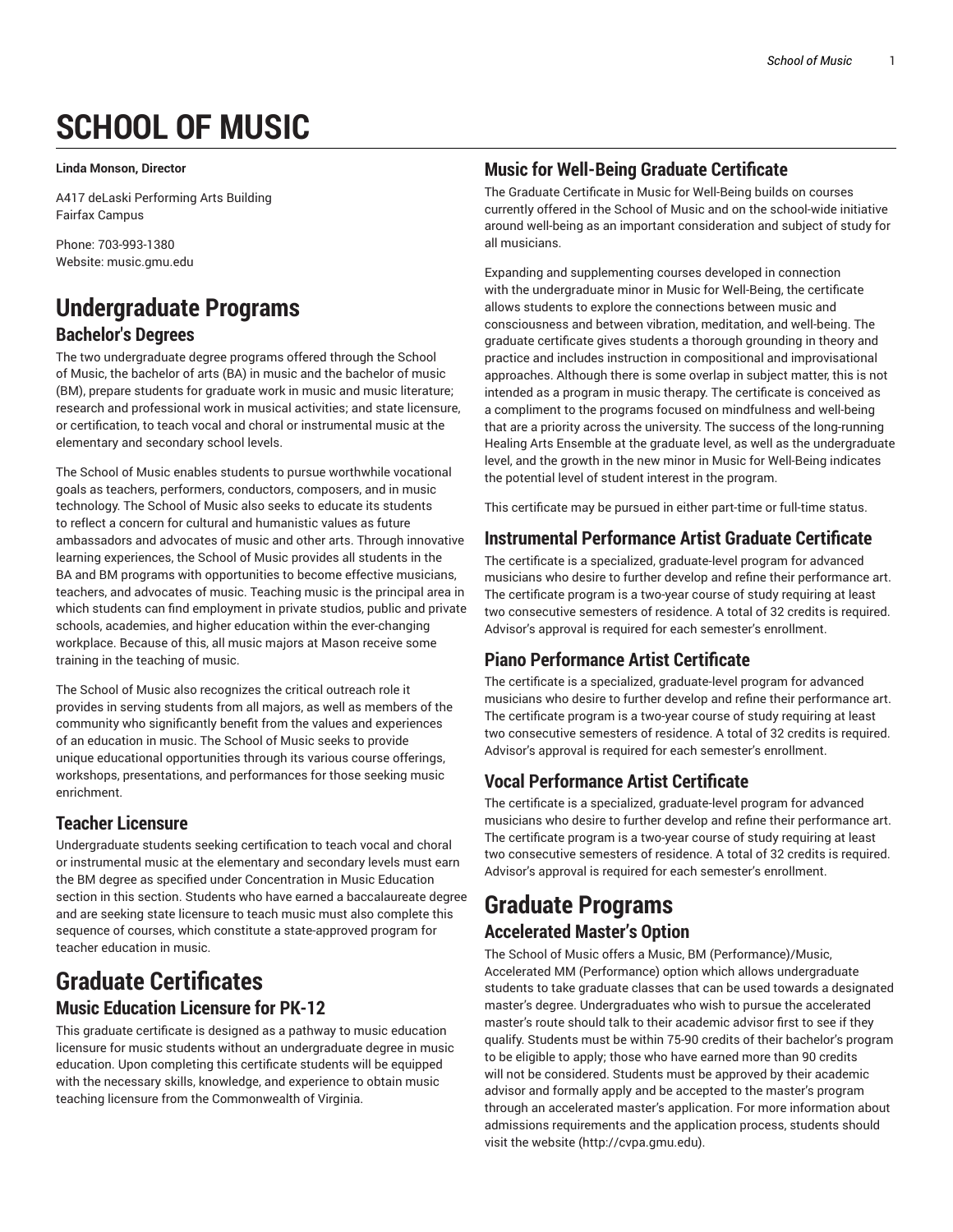#### **Music, MM**

The MM degree is offered as an educational channel to meet the intellectual and career needs of qualified students. It is a comprehensive and advanced program of study with a choice of concentrations in performance, music education, composition, conducting, jazz studies, and pedagogy. The MM with a concentration in music education does not provide licensure to teach music in public or private schools.

#### **Music Education, Ph.D.**

The PhD in music education, a research-intensive degree, focuses on the gathering, processing, and interpretation of information. Students in the PhD program take seminars and topics courses in music education, as well as research courses through the College of Education and Human Development. PhD graduates are expected to demonstrate the ability to communicate significant concepts of music education.

The PhD in music education requires 60 credits beyond the master's degree in music.

### **Doctor of Musical Arts (DMA)**

The DMA concentrations are composition, conducting, and performance. While these concentrations share some required coursework, each is also distinct in course requirements. Professional musicians earn the DMA to enhance and extend their knowledge and practice within their area of specialization. The DMA student focuses on the profession of music performance, conducting, or composition, as well as the theory and practice of those disciplines.

The Doctor of Musical Arts (DMA) degree requires 60 credits beyond the master's degree in music.

# Faculty

# **School Faculty**

#### **Professors**

Balakerskaia, Billingham, Camphouse, Carroll, Engebretson, Layendecker (Heritage Chair), Maiello, Miller, Monson (Director), Rendler, G. Smith

#### **Associate Professors**

Aler, Ciorba, Gillam, Guessford, Kilkenny, Nickens, T. Owens (Associate Director), G. Robinson

#### **Assistant Professors**

Alvarez, D. Purcell, Green, Huang, Lavengood, Mulcahy, Walsh

#### **Administrative Faculty**

Freer

#### **Adjunct Faculty**

Beach, Berger, Bisesi, Blakeslee, Brough, Chao, Cote, Curtis, Delaney, Dewey, East, Edelbrock, Ferguson, Fowkes, Fraedrich, Gammon, Gebo, Gerber, Halligan, Healey, Horn, Jenkins, Jewell, E. Johnson, K. Johnson, Kim, Laget, Lapple, G. McCarthy, Mirtcheva, Nam, Neff, Ja. Nickel, Ju. Nickel, Nickels, Niess, M. Owens, Parrell, Perez, Porter, Provost, S. Purcell, Racz, Rance, Rittenhouse, D. Robinson, Sarmientos, K. Smith, Spirtas, Stephansky, Stokes, Summey, Trkula, Van Slyke, Walker, Wenner, Wharton, Whitehead, Wilkerson, Wilson, Woods, Yang, Yi

# Requirements & Policies

### **Requirements Admission Requirements**

Entrance to all music degree programs is by audition. Arrangements for an audition must be made in advance by contacting the School of Music before the scheduled audition date. Auditions are held approximately once per month. Audition dates and audition application forms are available through the School of Music (http://music.gmu.edu).

#### **Program Requirements**

A fundamentals of music test is given prior to the first week of classes to all students enrolled in MUSI 115 Introduction to Music Theory . Call for additional information.

Competency placement tests are required of all transfer students who wish to present transfer credit in any of the following areas: music theory, aural skills, and keyboard skills.

Students must earn a minimum 2.00 cumulative GPA in their major or higher, if required by their program.

# **Policies**

See CVPA Requirements and Policies.

#### **Termination from the Major**

No School of Music course that is required for the major may be unsuccessfully attempted more than three times. A grade of F constitutes an unsuccessful attempt in any given course. Those students who do not successfully complete such a course within three attempts will be terminated from the major. For more information, see AP.5.2.4 Termination from the Major.

#### **Writing-Intensive Requirement**

Mason requires all students to complete at least one course designated "writing intensive" in their major at the 300 level or above. Students majoring in music may fulfill this requirement by successfully completing MUSI 332 Music History in Society II or MUSI 438 Music History in Society B. Students who transfer this course into Mason may be required to repeat it or enroll in some other suitable course to fulfill the writing intensive requirement.

### **Programs**

- Artist Graduate Certificate
- Ethnomusicology Minor
- Jazz Studies Minor
- Music Education Licensure for PK-12 Graduate Certificate
- Music Education, PhD
- Music Minor
- Music Pedagogy Minor
- Music Technology Minor
- Music for Well-Being Graduate Certificate (title change pending SCHEV approval)
- Music for Well-Being Minor
- Music, BA
- Music, BM